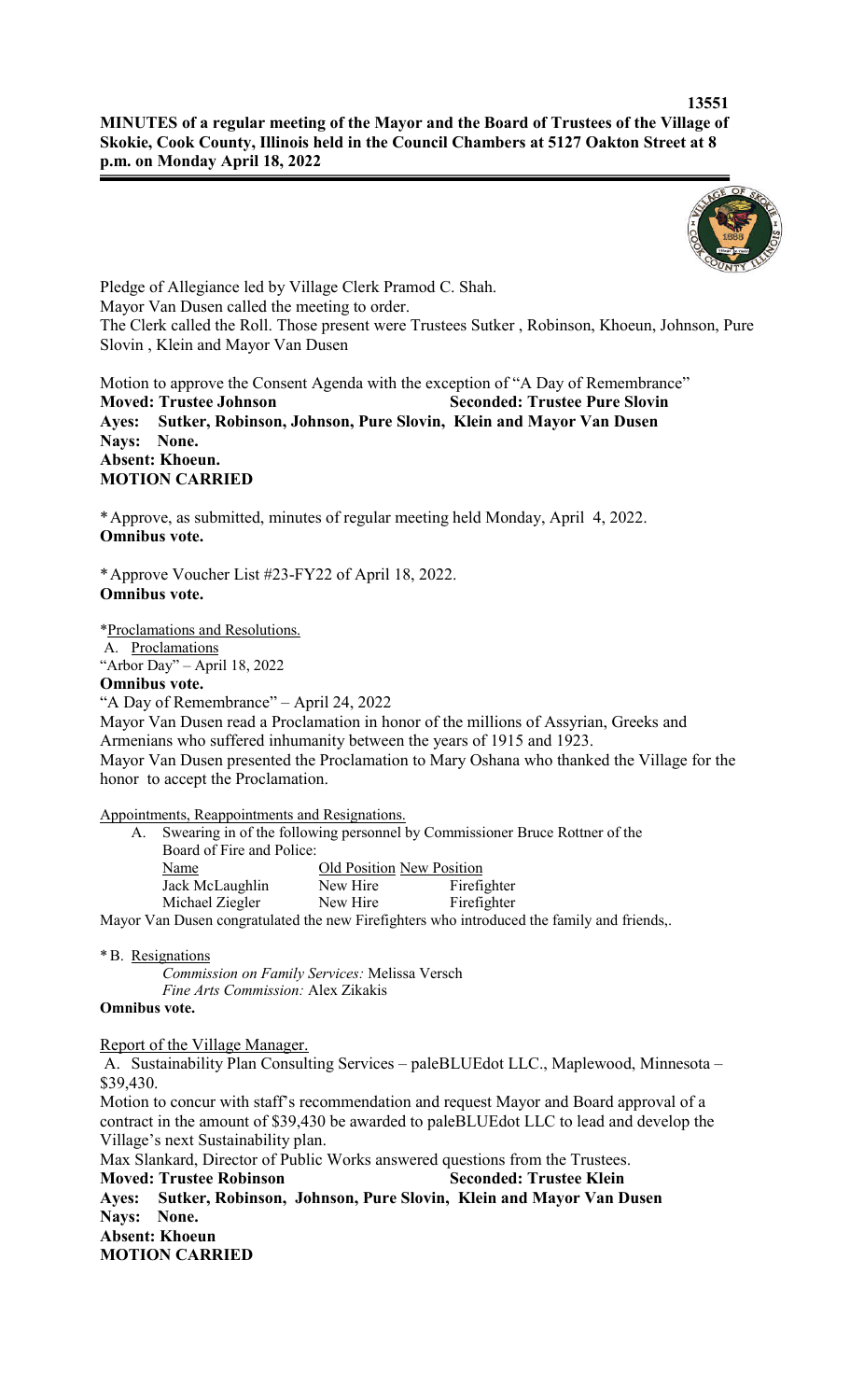### **13552 Meeting of the Mayor and Board of Trustees Monday, April 18, 2022 Page Two**

\*B. Oakton Multi-Use Path: Intergovernmental Agreement with Villages of Morton Grove and Niles and Engineering Agreement for Phase III Engineering Services with Christopher B. Burke. Motion to approve Resolutions authorizing the execution of the Intergovernmental agreement with the Village of Morton Grove and Niles and the Engineering services agreement related to Phase III engineering services with Christopher B. Burke Engineering, Ltd. In the amount no to exceed \$130,590. **Omnibus vote.**

\*C. Excess Liability Coverage for Fiscal Year 2022 – Marsh/Allied World Assurance Company. Motion to award a contract to Marsh/Allied World Assurance Company for excess liability coverage for Fiscal year 2022.

#### **Omnibus vote.**

\*D. North Shore Center for the Performing Arts in Skokie (NSCPAS) Roof Rehabilitation – CSR Roofing Contractors, Oak Park, Illinois - \$847,400.

Motion to award a contract to CSR Roofing Contractors, Oak Park, IL in the amount of \$847,400 for (NSCPAS) Roof Rehabilitation.

#### **Omnibus vote.**

\* E. Storage Area Network (SAN) Replacement – CDW Government, Chicago, Illinois – \$108,011.

Motion to award a contract to CDW Government, Chicago, IL in the amount of \$108,011 for Storage Area Network (SAN) replacement.

#### **Omnibus vote.**

Report of the Corporation Counsel.

FIRST READING:

A. An ordinance amending Chapter 2, Article II, Section 2-35 of the Skokie Village Code pertaining to regular board meetings. This item is on the agenda for first reading and will be on the May 2, 2022 agenda for second reading and adoption.

#### B. Executive Session

Motion to approve a request of the Corporation Counsel for an executive session in accordance with paragraph 2(c)(11) of the Illinois Open Meetings Act pertaining to the review and discussion of pending litigation.

**Moved: Trustee Sutker Seconded: Trustee Robinson Ayes: Sutker, Robinson, Johnson, Pure Slovin, Klein and Mayor Van Dusen Nays: None. Absent: Khoeun. MOTION CARRIED**

#### New Business.

A. Agenda Items Process

Trustee Johnson requested discussion concerning the Agenda item "New Business" because he was seeking dialogue among the Trustees on how items were placed on the agenda for each meeting. Discussion included an explanation of the Counsel-Manager process. Board members expressed satisfaction that the current process is acceptable and effective.

Plan Commission.

A. Plan Commission Case 2022-04P – Parking Determination: 9701 Tripp Avenue – Orchard Village.

B. Plan Commission Case 2022-05P – Site Plan Approval: 9701 Tripp Avenue – Orchard Village.

Motion to concur with the Plan Commission for a request for a site plan approval to establish a 6 bedroom congregate living facility at 9701 Tripp be approval subject to all conditions.

**Moved: Trustee Sutker Seconded: Trustee Klein Ayes: Sutker, Robinson, Johnson, Pure Slovin, Klein and Mayor Van Dusen Nays: None. Absent: Khoeun**

**MOTION CARRIED**